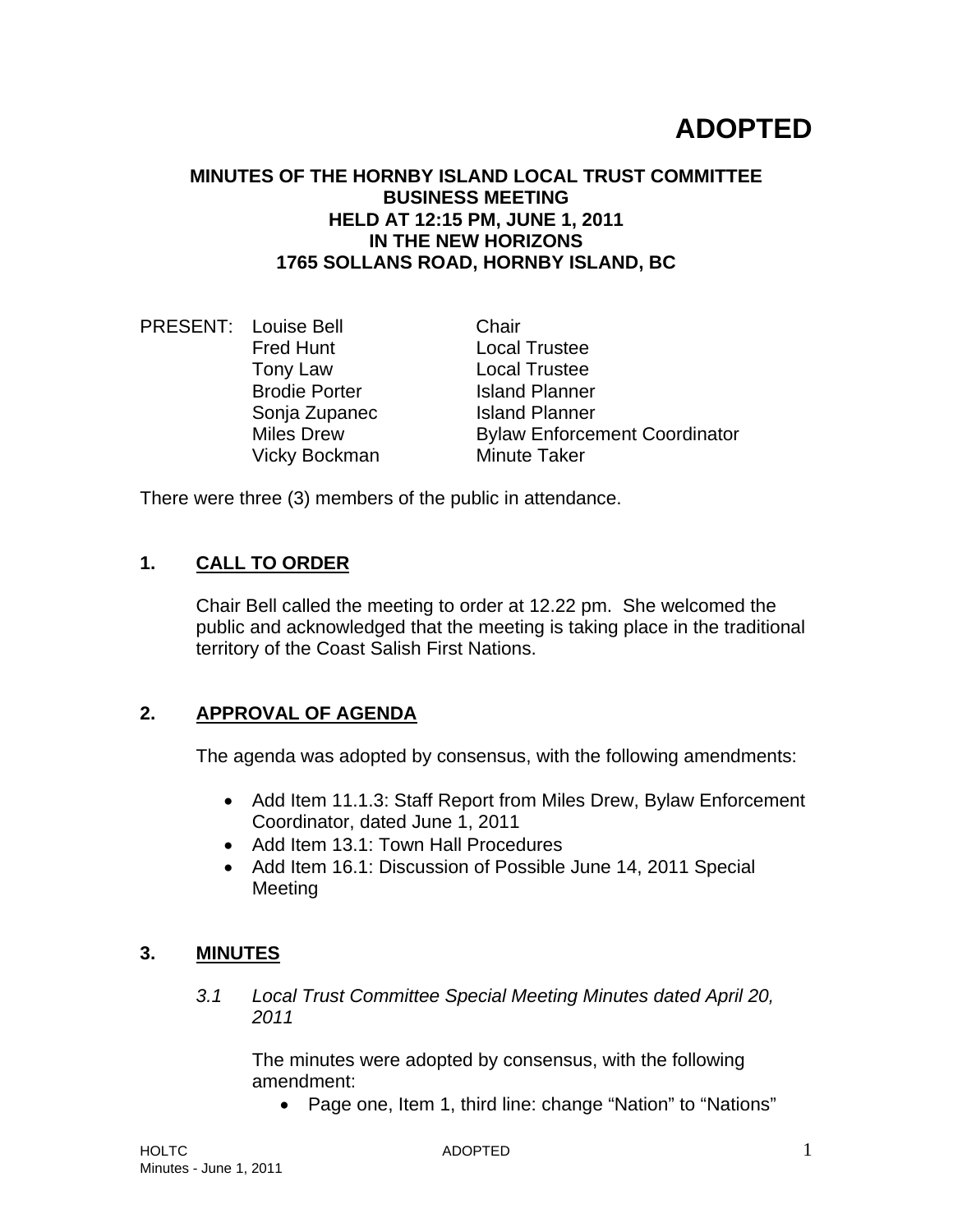#### *3.2 Local Trust Committee Meeting Minutes dated April 27, 2011*

The minutes were adopted by consensus, with the following amendments:

- Page four, Item 4.1, fourth paragraph: change the text from "and Riparian Areas Regulation climate change" to "Reduction"
- Page five, Item 6, second paragraph, last sentence: change the text from "Chair of the Ferry Advisory Committee has" to "Chairs of the Ferry Advisory Committees have"
- Page five, Item 6, fourth paragraph, first line: change "Local Government Representative of" to "local government representative for"
- Page six, Item 9, fifth paragraph: change "variants" to "variance"
- Page nine, fourth paragraph: change "dialog" to "dialogue"
- *3.3 Local Trust Committee Special Meeting Minutes dated May 11, 2011*

The minutes were adopted by consensus, with the following amendments:

- Page three, second paragraph: change "Sax" to "Saks"
- Page eight, second paragraph, fifth line: change "address" to "addressed"
- *3.4 Section 26 Resolutions Without Meeting*

None.

*3.5 Advisory Planning Commission Minutes* 

None.

## **4. BUSINESS ARISING FROM MINUTES**

*4.1 Follow-up Action List dated May 25, 2011* 

Planner Zupanec summarized the Follow-up Action List dated May 25, 2011. She reported that plans for the proposed meeting with the K'omoks Nation were proceeding and that a September date is being considered for that meeting.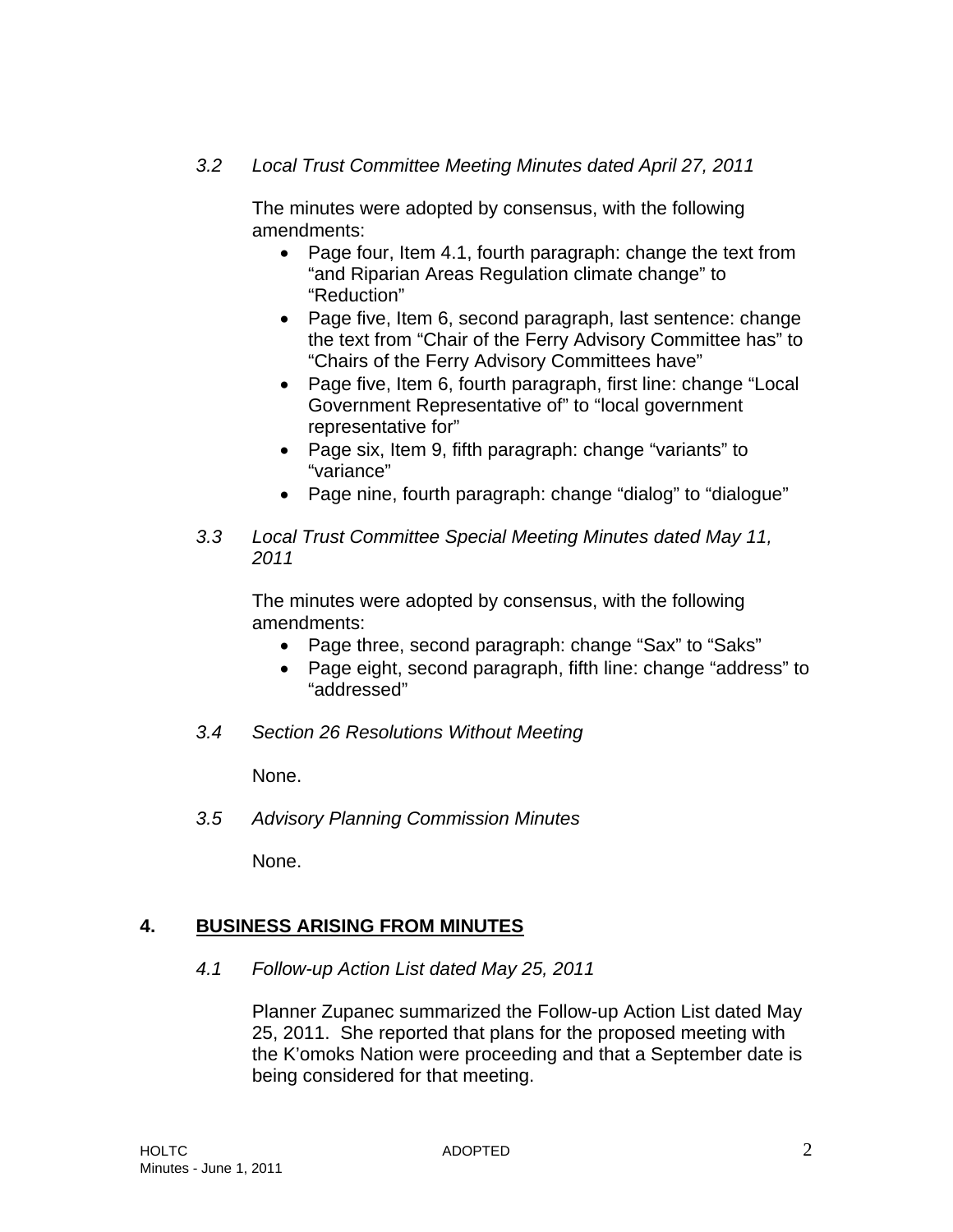Chair Bell reported that, as suggested at a previous meeting, the Denman Island Local Trust Committee will consider the possibility of applying for a community funding grant to assist with expenses associated with that meeting.

#### *4.2 Food Security in the Islands Trust Area*

There was discussion of the report and how Hornby Island is addressing this issue. Trustee Law noted that as evidenced in Table 6 of the report, Hornby Island has already adopted many policies, reflected in bylaws, which support provisions for food security.

Trustee Law identified the issues of zoning for food and farm equipment storage as possible discussion items for consideration in the review of the Hornby Island Official Community Plan.

The subject of the possible need for an Agricultural Advisory Committee was discussed. It was considered to be unnecessary given the active agriculture/food community groups on Hornby and that in general, land use issues are not arising as important topics for growers at this time.

*HO-039-2011* It was **MOVED** and **SECONDED** that the Hornby Island Local Trust Committee request staff to flag the following issues arising from the report on Food Security in the Islands Trust Area for consideration in the review of the Hornby Island Official Community Plan: farm worker housing, facilities for agricultural processing, and provision under amenity zoning policy for community food storage facilities.

## **CARRIED**

## **5. CORRESPONDENCE**

None.

## **6. TRUSTEES' REPORT**

Trustee Law reported that he had resigned from his position as Executive Director of Hornby Island Community Economic Enhancement Corporation (HICEEC) in response to perceived conflict of interest with his involvement with the Hornby Island Official Community Plan work. He said that the organization has offered the possibility of his participating again in the future, however at this time he felt that disassociating himself from HICEEC would be the cleanest and clearest resolution.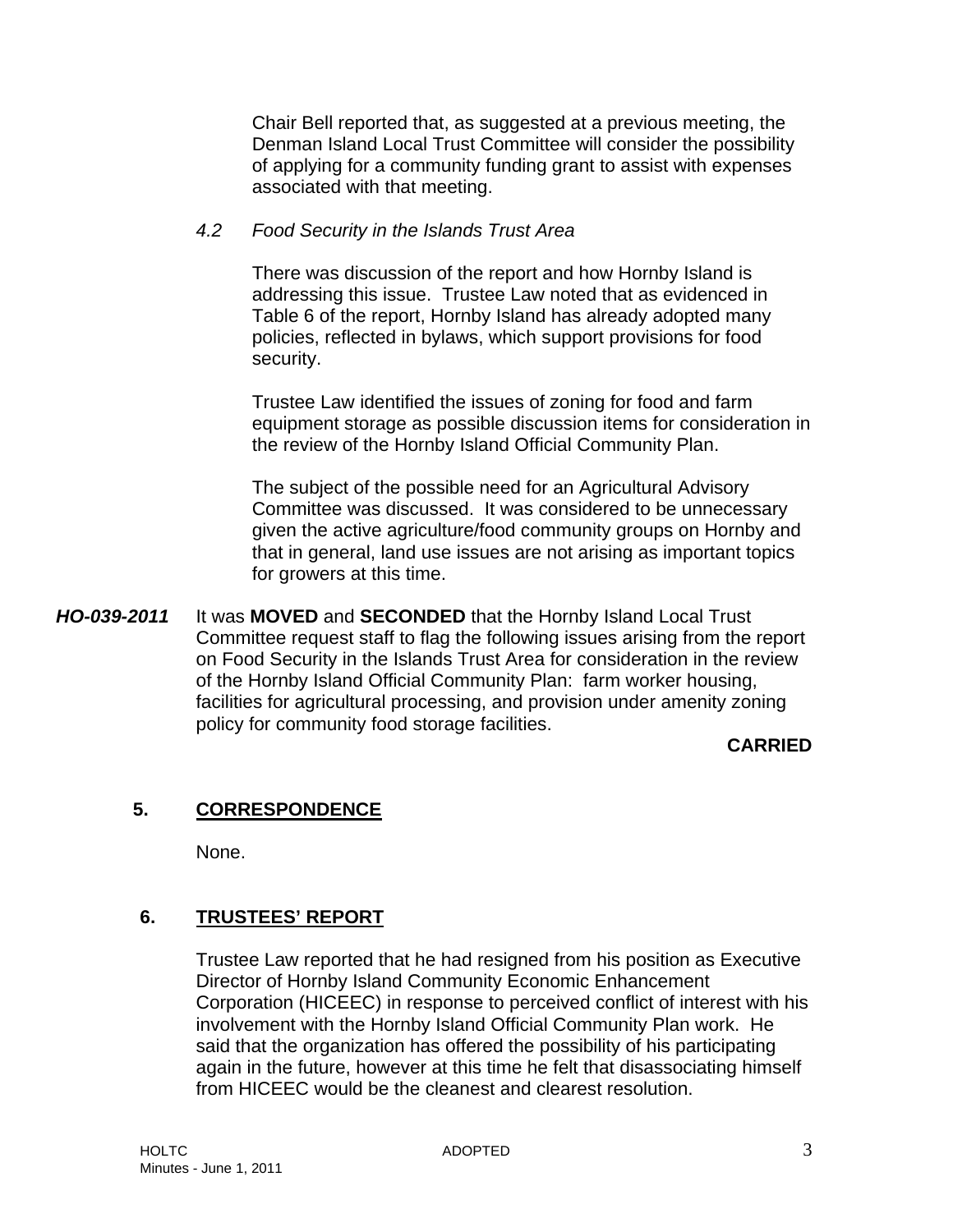Trustee Law stated that since the last Local Trust Committee meeting he had attended meetings in his role as a Ferry Advisory Committee Chair with the Minister of Transportation, the new Ferry Commissioner and President of BC Ferries to discuss various ferry issues. He said that both the Minister and Commissioner said that they were very impressed with the amount and quality of correspondence they have received from the public on this topic. He provided an update on the authorization of a review of the Coastal Ferry Act which will result in a delay of the final decision on fare increases and will set a price cap for the first year. The issue has received media attention and opportunities for public participation will be monitored and be made known to the community.

Trustee Law said that there is a series of meetings on the environmental assessment process for the Raven Coal Mine presently occurring and that those meetings have been well attended. He also reported that he pursued the subject of Smart Meters with BC Hydro to express concerns that have been communicated about the proposed new program. He advised that BC Hydro is aware of concerns, they are looking at developing a program to reduce exposure to frequencies, and that correspondence, questions and comments are welcomed.

Trustee Law reported that he has arranged a meeting that would include the Royal Canadian Mounted Police, community and public organizations and other businesses to discuss concerns that the community has been expressing about summer incidents on Hornby and to consider plans for addressing those issues.

Trustee Hunt stated that the Islands Trust Community Stewardship Award nominations have been released. He reported that the Hornby New Clinic Committee has been nominated for a group award for their role in planning, coordinating and building the new Hornby Community Medical Clinic which officially opened this weekend.

Trustee Hunt reported that he attended a water catchment workshop recently which was sponsored by the Hornby Island Water Stewardship Committee and involved site visits to four properties using various styles of water catchment. He said that the guest speaker and demonstrations of the systems were very informative and that this is an idea that is gaining popularity on the island.

Trustee Hunt stated that a community information meeting on the topic of vacation home rentals was held on May 21, 2011. He said that the meeting was well attended and that holding the meeting on a long weekend allowed off-island home owners the ability to participate as well.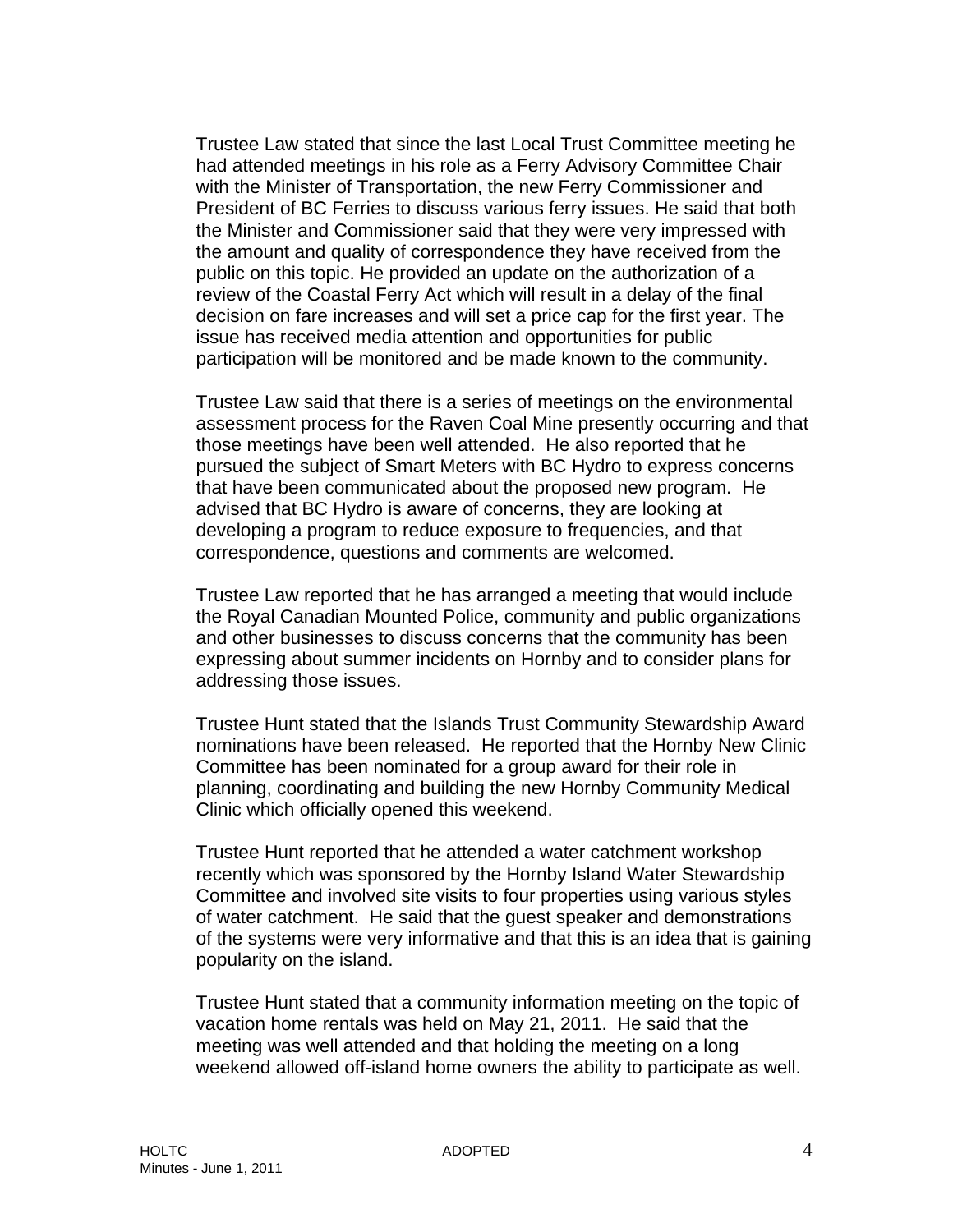# **7. CHAIR'S REPORT**

Chair Bell reported on her work with The Executive Committee since the last Local Trust Committee meeting. She described the Executive Committee's response to the Goldstream spill contamination of waters and said that one or two Executive members will be attending the Joint Canada-United States Oil Spill Response Exercise in Washington State in June. She reported on the status of the review of development application fees, stating that the Executive Committee has endorsed a Terms of Reference including appointment of the members of the joint Task Force from the Financial Planning Committee and Local Planning Committee.

Chair Bell advised that the Executive Committee has finalized the agenda for the next Trust Council meeting which will be held June 14 -16, 2011 on Denman Island. She said that the agenda is available on the website, that the public is invited to attend and that there will a Delegation and Town Hall session scheduled.

Chair Bell described the process that the Executive Committee engages in during the review and consideration of approval of bylaws, citing several examples of the attention and care that the Committee gives to reviewing local trust committee bylaws. She advised that the Executive Committee's role is limited by the Islands Trust Act to seeing that the bylaws are not "contrary to or at variance with" the Islands Trust Act and the Trust Policy Statement.

# **8. DELEGATIONS**

There were no delegations.

## **9. TOWN HALL SESSION**

Elspeth Armstrong stated that the proposed Official Community Plan policy 6.5.3.1 allows for a dwelling to be used as a vacation home rental (VHR) as long as the owner or tenant is temporarily absent, resides only seasonally, or resides in another lawful dwelling on the property. She expressed concern that it does not include those who own property and may wish to operate a VHR but who choose not to live on Hornby. She also stated that she has strong objections to the proposed land use bylaw regulations which limit the time of year a VHR can operate and requires a minimum guest occupation of seven consecutive days. She said that she hopes the Local Trust Committee will give consideration to allowing offseason rentals, as small businesses are dependent on them. She also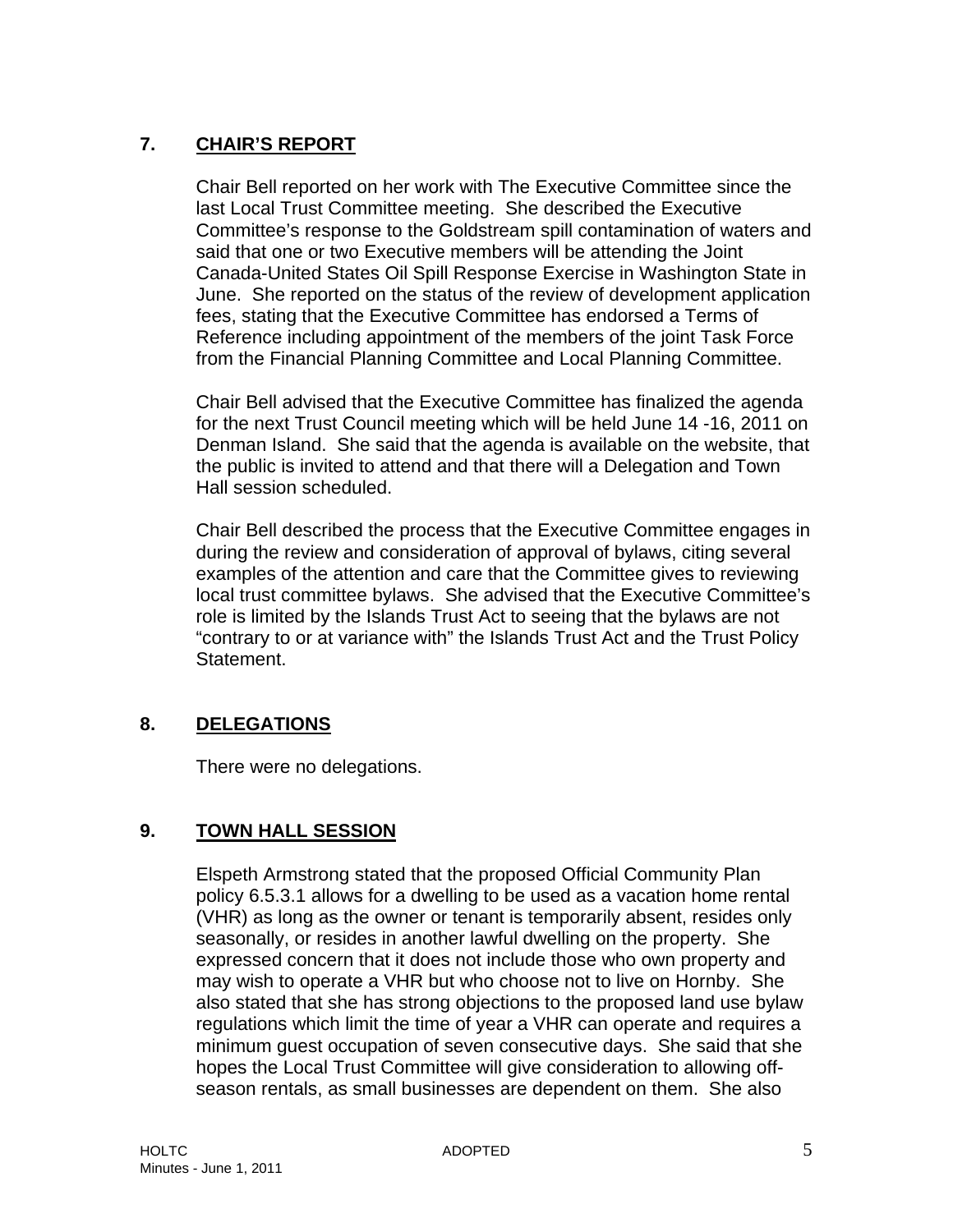requested the minimum seven-day occupation requirement be removed from the proposed bylaw.

## **10. APPLICATIONS AND PERMITS**

None.

# **11. LOCAL TRUST COMMITTEE PROJECTS**

- *11.1 HO-OCP-2009.2 Vacation Home Rental* 
	- *11.1.1 Compilation of Correspondence to May 24, 2011*

The Compilation of Correspondence to May 24, 2011 was received and there was additional, late correspondence distributed.

*HO-039-2011* It was **MOVED** and **SECONDED** that the correspondence received from Judi Stransman, Eva Arros, Dr. Grant Hammond and Jennifer Armstrong be received.

## **CARRIED**

#### *11.1.2 Staff Report following from May 21, 2011 Community Information Meeting and Written Submissions*

Planner Ported reviewed the Staff Report dated May 30, 2011 regarding Vacation Home Rentals (VHR) which addresses issues that were raised in the May 21, 2011 Community Information Meeting and outlines options and recommendations for amendments to the proposed bylaws. He provided background information and advised that any initiative must be in compliance with provincial legislation, the Trust Policy Statement and the principles and objectives of the Hornby Island Official Community Plan (OCP). Planner Porter said that the proposed bylaws are circulating to agencies for referral responses and he outlined the responses that have been received to date. He reviewed comments and suggestions from the Community Information Meeting and presented the proposed amendments to Bylaws 142 and 143.

Planner Porter responded to the concern expressed in the Town Hall Session regarding homeowners who do not live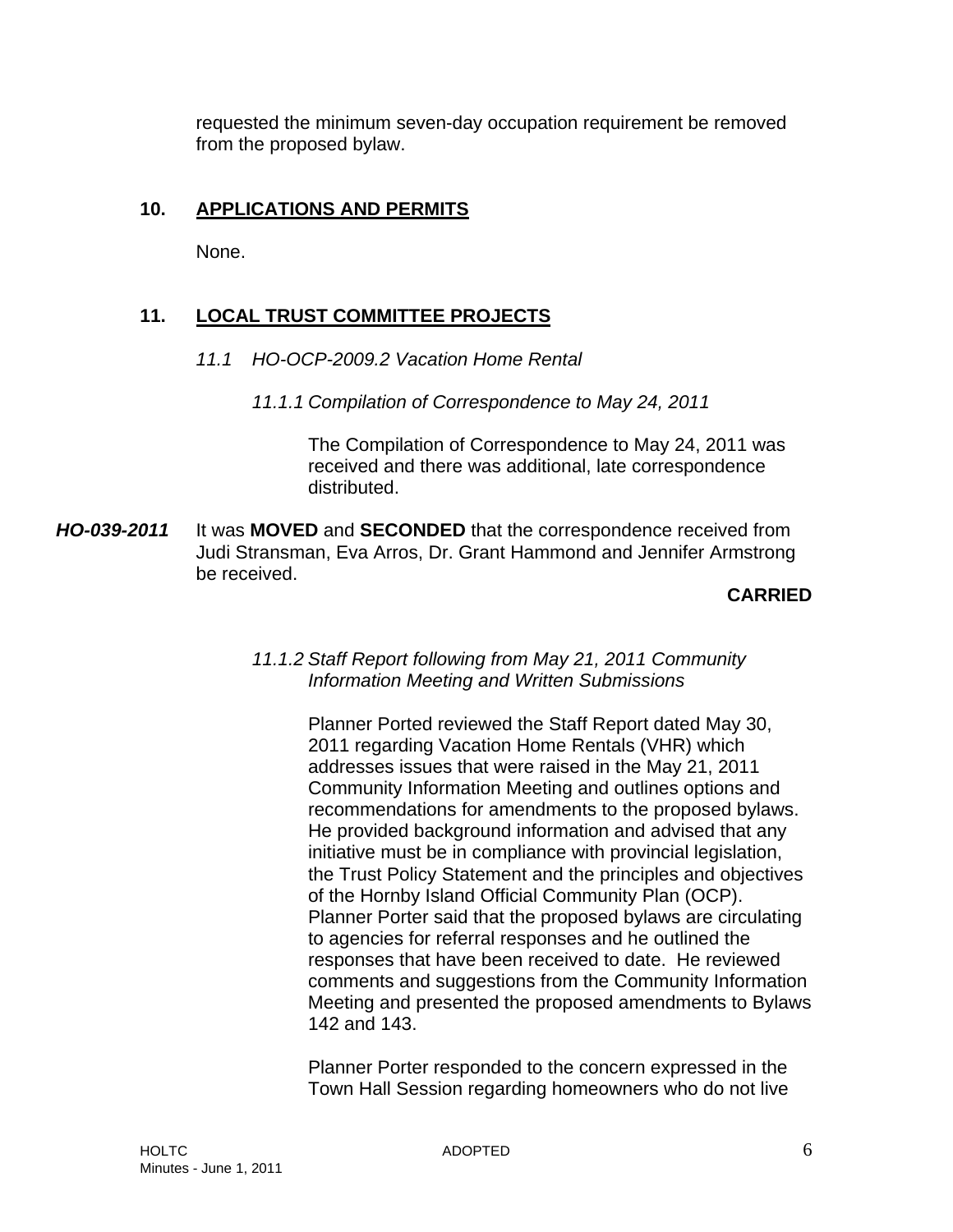on Hornby who may wish to operate a Vacation Home Rental (VHR). He said that the word "seasonally" is a descriptive term to describe individuals who come here at the time of their choosing and suggests that they are not here permanently and could include those individuals who chose not to be here for a broader period of time.

Discussion followed on key points in the proposed changes to Bylaw 142.

Planner Porter presented proposed amendments to Bylaw 143 and explained options or reasons for the lack of inclusion of other previous suggestions.

Chair Bell recessed the meeting at 2:10 pm and the meeting was reconvened at 2:15 pm.

> The Local Trust Committee decided to address agenda Item 11.3, a Staff Report from Bylaw Enforcement Coordinator Drew, prior to general discussion of the proposed amendments.

> The proposed bylaw enforcement policy and management of the implementation of the policy were discussed. It was the consensus of the Local Trust Committee that after adoption of the proposed bylaws and a bylaw enforcement policy, a communication plan of the bylaw enforcement policy for the benefit of the VHR operators would be important.

> Trustee Hunt asked for clarification of the proposed recommendation that the bylaw enforcement staff monitor and inspect each VHR to ensure that the requirements of the VHR regulations are met.

Bylaw Enforcement Drew responded that the proposal is recommending that after adoption of VHR policies and regulations, enforcement staff make an initial site visit to every VHR and that the process might extend over the course of two seasons. He said the visits would be booked in advance and would be simple, short visits to assess compliance with the conditions of the bylaw and would include discussion of possible remedies if necessary.

Discussion of the changes to the proposed bylaw amendments began with opening remarks by the members of the Local Trust Committee.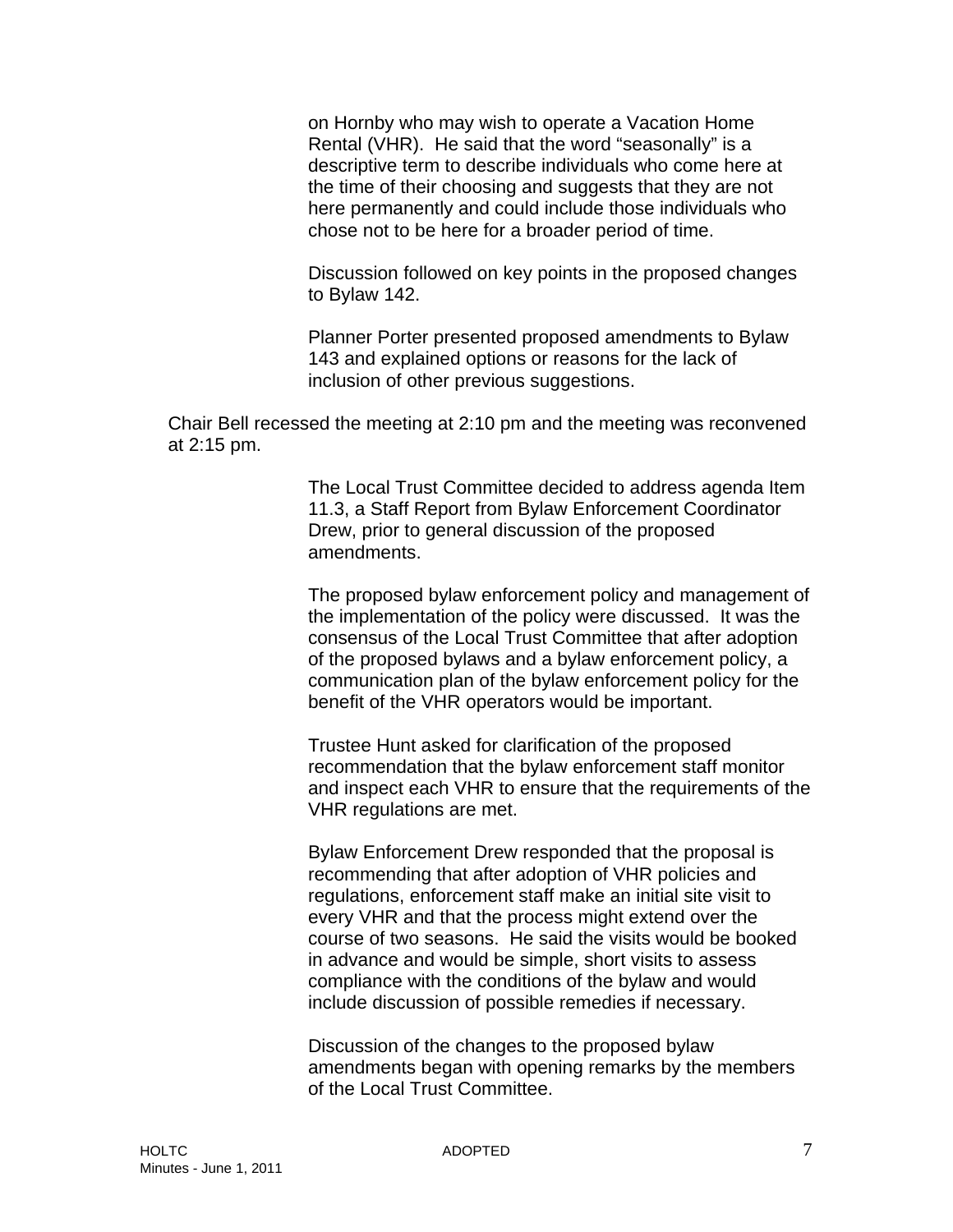Trustee Law said that the consideration of VHR policies and regulations has involved the balancing of suggestions from the community and staff in the process of planning responsibly for the future. He said that it is his intention to achieve the Islands Trust objective through a combination of regulation and cooperation, and he acknowledged that some regulations might be more productively addressed through advocacy policies. He stated that he would like to see the opportunity for use of Temporary Use Permits addressed in a more specific manner and stated in the OCP. He advised that he would have other recommended changes as the discussion proceeded.

Trustee Hunt acknowledged the difficulty of attempting to predict what might happen in the future as bylaw work is completed. He noted that the community has been engaged in the process and that the discussions have changed over time to reflect input while the legislative framework requirements continue to be considered. He stated that VHRs on Hornby represent a unique aspect of accommodation and that he recently counted approximately 150 internet advertisements for VHRs on Hornby which confirms the importance of VHRs to the community. He added that there were about 50 advertised as operating year around. He said he would like to have further discussion about that issue.

Chair Bell stated that the interpretation of the Trust Policy Statement is first and foremost in her mind as she considers the proposed bylaw amendments. She said that she found the staff report discussion of community character for Hornby to be valuable. Also, she said that she wanted to acknowledge that this approach represents a commercial use. She added that she believes that the proposed bylaw enforcement policy means that the seven-day minimum stay and the May to September limitations are valid as they clearly distinguish between something that would otherwise be a commercial use, and with those restrictions, something that fits into a residential zone use. She stated it is her opinion that these proposed regulations and bylaw enforcement policy, along with the Temporary Use Permit, ensure that VHRs will continue as they are now, are not excessive and the character of the island does not change.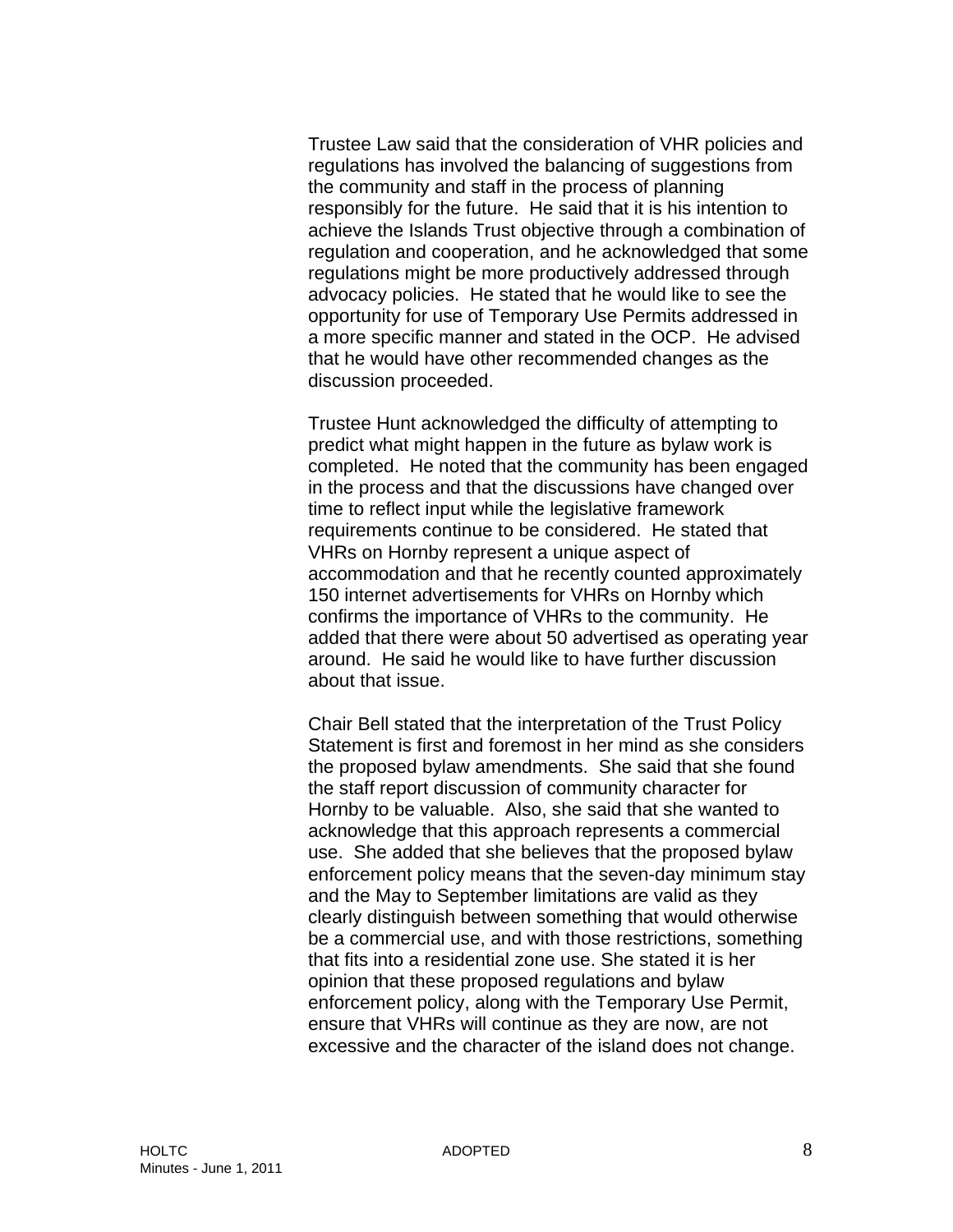The Local Trust Committee reviewed the proposed draft amendments to draft Bylaw 142 as presented in the staff report and determined changes to be made as follows:

- 1. Section 2.b, new policy 6.3.3.10, last line: insert a comma after "rental use"
- 2. Section 4, new policy 6.5.3, second line: insert a comma after "accommodation"
- 3. Section 4, new policy 6.5.3.3 is added with renumbering of all subsequent policies and now reads: "6.5.3.3 Owners of vacation home rentals, especially those located in the Whaling Station Bay/Anderson Drive area and other small lot areas are strongly encouraged to minimize impacts upon groundwater resources by:
	- a) Utilizing a rainwater catchment and storage system;
	- b) Installing water-saving fixtures; and
	- c) Providing information about water conservation practices to all guests."
- 4. Section 4, new policy 6.5.3.4 to read: "Vacation home rentals other than as permitted through land use regulations for vacation home rentals may be considered upon application for a Temporary Use Permit."
- 5. Section 4, new policy 6.5.3.5: delete subsections a) and b) so that it is changed to read "Vacation home rental use should be subject to regulations, depending upon location and site characteristics, which require that property owners provide evidence that the sewage system is capable of supporting the proposed occupancy load."
- 6. Section 4, new policy 6.5.3.6, fourth line: change "Regulations" to "regulations"
- 7. Section 6, additional provision 6 to read: "6. Hornby Island Official Community Plan Bylaw No. 104, 2002 is amended by modifying Section VI-OBJECTIVES AND POLICIES FOR SUSTAINABLE DEVELOPMENT section 6.9-Temporary Use Permits as follows:
	- a) Deleting the word "and" at the end of objective (4),
	- b) adding a comma and the word "and" at the end of objective (5),
	- c) adding the following objective immediately after objective (5):

"(6) to allow vacation rentals other than as permitted through land use regulations.",

d) adding the following words to policy 6.9.1 a): "other than for vacation rentals",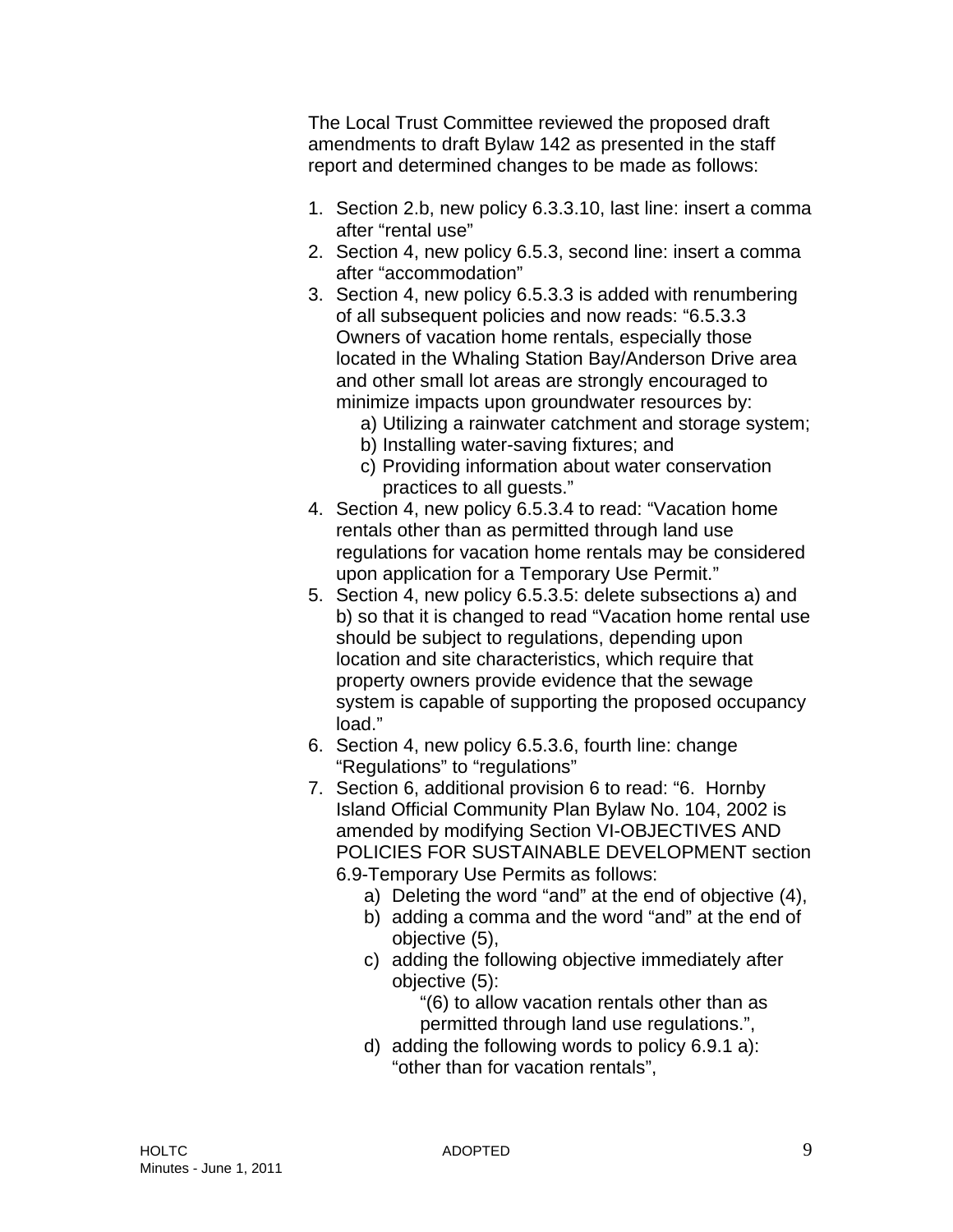e) amending policy 6.9.2 by deleting the word "all" and by replacing the word "shall" in both instances with the word "may"

The Local Trust Committee reviewed the proposed draft amendments to draft Bylaw 143 as presented in the staff report and determined changes to be made as follows:

- 1. Section 1.a.i, second line: delete "permitted by this bylaw"
- 2. Section 1.a.i, third line from bottom: change to read "and includes such a use…"
- 3. Section 1.b. ii, clause 3.23.1: change to read "A dwelling unit may only be occupied…"
- 4. Section 1.b. ii, clause 3.23.2: change to read "A dwelling unit may only be occupied by one group of paying guests during a period of seven (7) consecutive days."
- 5. Section 1.b. ii, clause 3.23.3: change to read "A dwelling used for vacation home rental use shall not be used to accommodate more than…"
- 6. Section 1.b ii, clause 3.23.6: delete the period at the end of (e) vi to read: vi. "9.11.1.7 Vacation Home Rental Use
- 7. Section 1.b. ii, clause 3.23.6.2: delete this clause

The Local Trust Committee discussed the process for advancing the proposed amendments.

*HO-040-2011* It was **MOVED** and **SECONDED** that the first reading of proposed Bylaw 142 cited as "Hornby Island Official Community Plan Bylaw No. 104, 2002, Amendment No 1 2011" be rescinded.

## **CARRIED**

*HO-041-2011* It was **MOVED** and **SECONDED** that the first reading of proposed Bylaw 143 cited as "Hornby Island Land Use Bylaw 86, 1993, Amendment No. 1 2011" be rescinded.

#### **CARRIED**

*11.1.3 Staff Report from Miles Drew, Bylaw Enforcement Coordinator dated for the Hornby Island Local Trust Committee Meeting of June 1, 2011* 

> Discussions concerning the Staff Report recommendations occurred earlier in the meeting and were continued.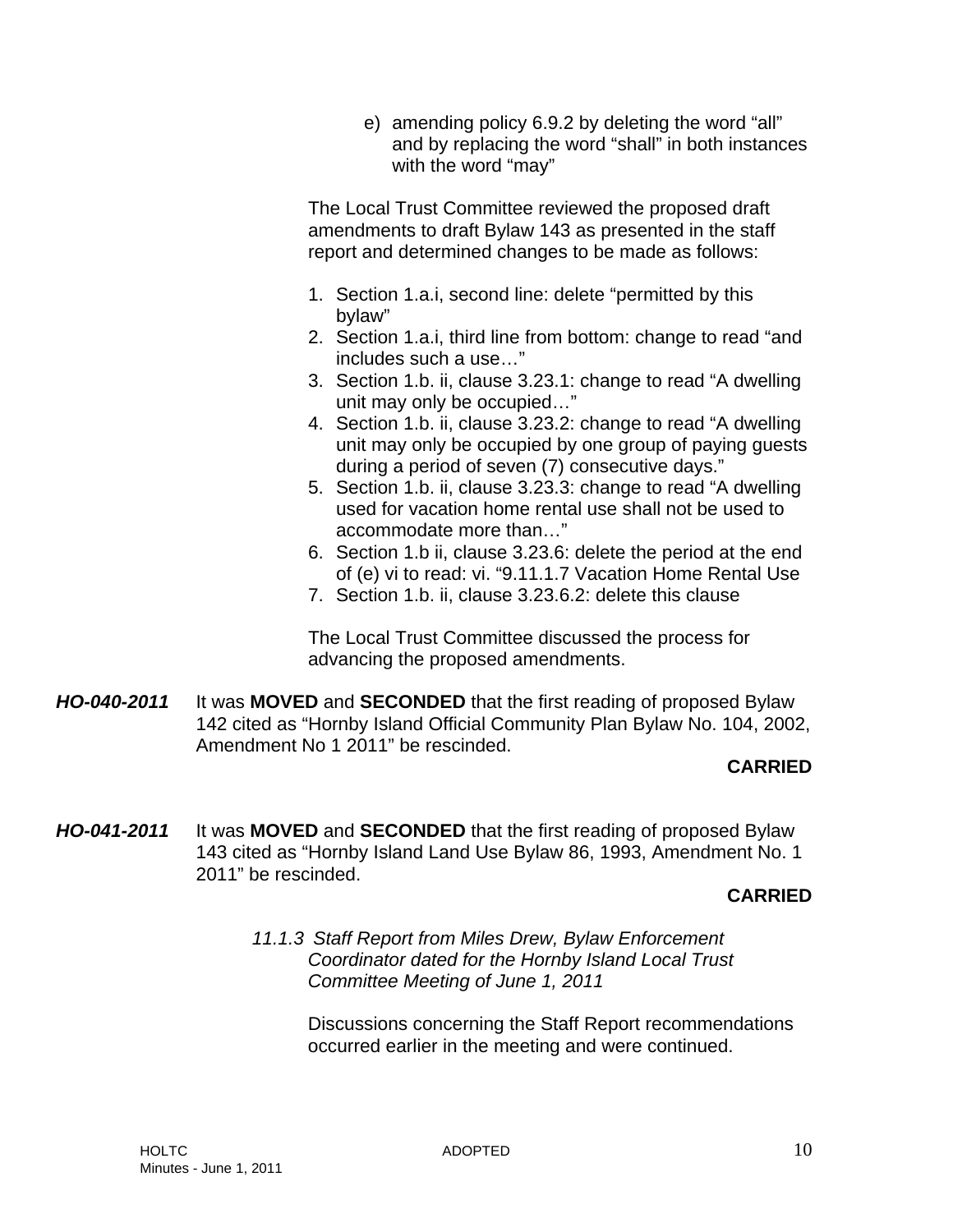Trustee Law expressed his opinion that a communications strategy is needed prior to implementation of a bylaw enforcement policy in order to allow operators time to understand the new bylaw regulations and come into compliance with them. He stated he would like to identify as a priority for bylaw enforcement those situations where VHR accommodations are being operated other than in a permitted dwelling. He said that he is uncertain about the proposed policy of monitoring and inspecting each VHR and might support an initial bylaw effort to investigate enforcement of advertisement of VHRs operating in a nonpermitted dwelling. He added that this report has just been received and he would like to give this issue more thought.

Trustee Hunt agreed that with the adoption of the bylaw amendments, it will be an appropriate time to be clear on what bylaw enforcement intentions will be. He requested that the bylaw enforcement proposal for monitoring and inspecting each VHR be clarified in a future draft to allow for better understanding of the procedure.

Chair Bell requested Bylaw Coordinator Drew draft changes to the bylaw enforcement plan based on the suggestions made at today's meeting including Trustee Hunt's request for clarity in the wording of the proposal for monitoring and inspecting each VHR and Trustee Law's suggestion of prioritizing those situations where VHR accommodations are being operated in a non-permitted dwelling.

Bylaw Coordinator Drew recommended a communications plan be presented at the same time as the bylaw enforcement policy.

#### *11.2 HO-OCP-2009.1 Official Community Plan/Land Use Bylaw Review Memorandum dated May 27, 2011*

Planner Zupanec summarized the Memorandum regarding input received relating to the targeted review and update of the Hornby Official Community Plan (OCP) and Land Use Bylaw (LUB). Also included in the memo were submissions received from property owners with suggestions specific to several topics. Planner Zupanec requested direction on how to prioritize the topics as the work proceeds on revisions to the draft OCP and LUB.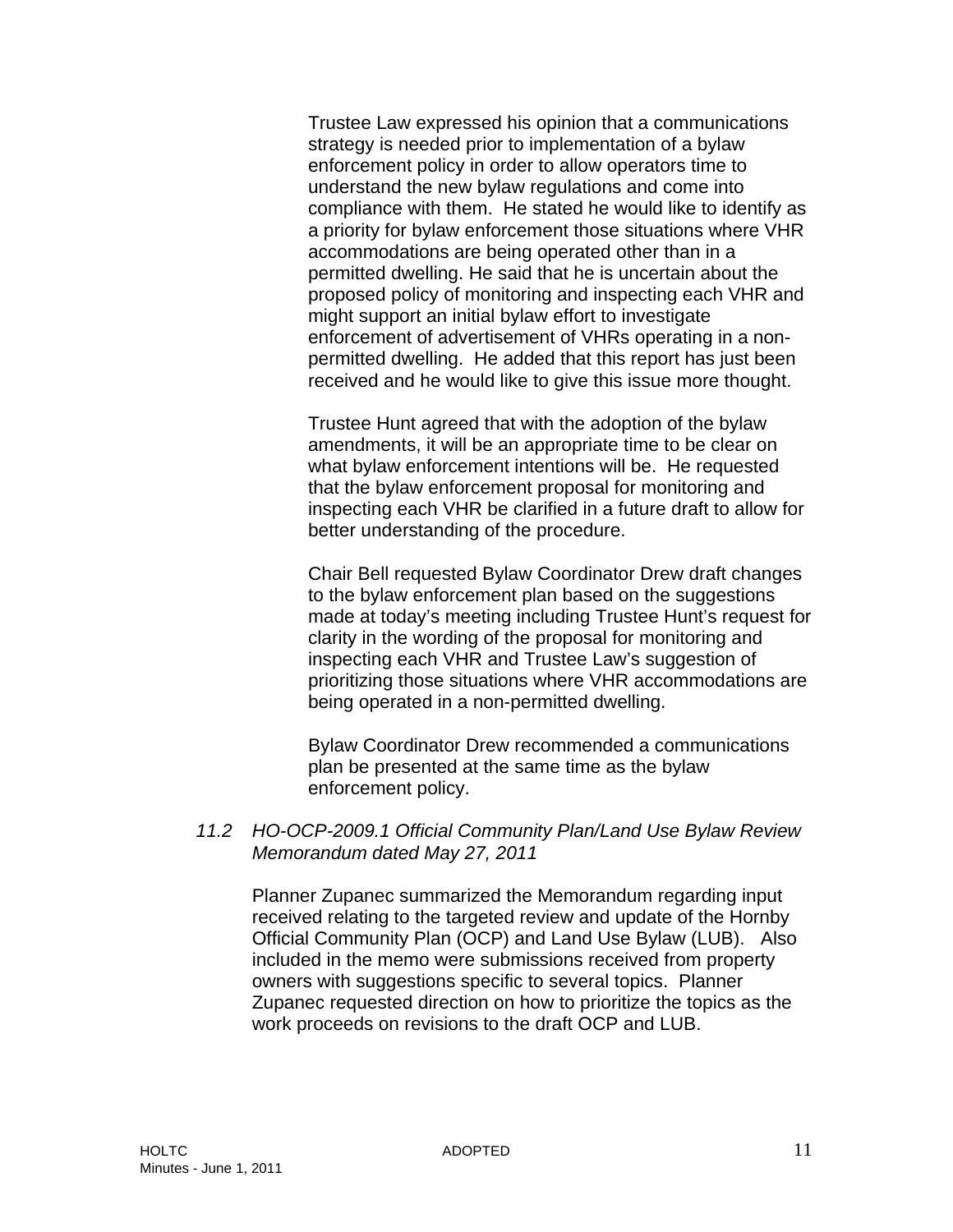Discussion followed on the suggested topics for consideration and the Local Trust Committee provided guidance on several issues to be addressed.

# **12. REPORTS**

*12.1 Strategic Plan for Local Trust Committees (updated April 4, 2011)* 

The Strategic Plan for Local Trust Committees was received with no comments.

*12.2 Work Program Reports Top Priorities Report and Projects List Report dated May 25, 2011* 

There were no comments or additions to the Work Program Reports.

*12.3 Applications Log Report dated May 24, 2011* 

> Planners Porter and Zupanec presented the Applications Log and provided updates.

- *12.4 Trustee and Local Expenses* 
	- *12.4.1 Expenses Fiscal to March 31, 2011*

The Final Fiscal 2011 to March 31, 2011 report was reviewed and it was noted that the LTC Local Expense budget was exceeded in part due to the cost of the vacation home rental revisions to the Official Community Plan and Land Use Bylaws.

*12.4.2 Local Trust Committee Budget – Fiscal 2012* 

The Fiscal 2012 budget was reviewed and the costs of vacation home rental revisions, including the community information meetings, public hearing and advertising associated with those meetings were discussed and were considered to be significant. It was the consensus that expenses relating to the vacation home rental issue should be debited from the OCP/LUB Expense category for fiscal 2012. It was noted that the allocation of LTC Meetings had been adopted by resolution at a previous meeting.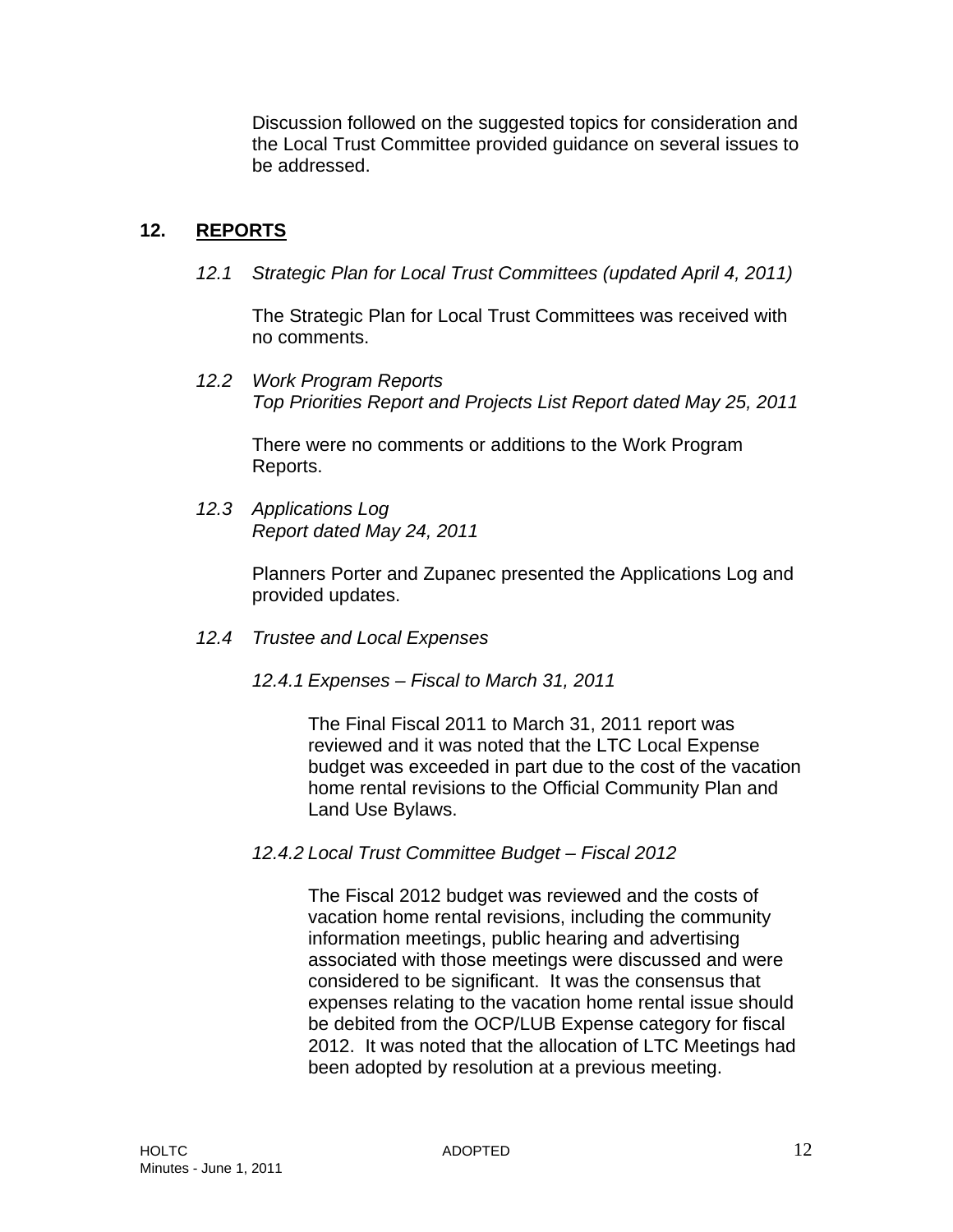# **13. NEW BUSINESS**

#### 13.1 *Town Hall Procedures*

Trustee Hunt stated that when considering controversial issues, people in the community want to be involved and he suggested that the Local Trust Committee be more flexible about an appropriate time when people can speak during meetings.

Trustee Law said that providing an opportunity for public comments on an as-needs basis is beneficial and can provide flexibility so that those who haven't spoken earlier or have additional thoughts can participate.

Chair Bell agreed and noted that the agenda procedures are not well understood by people. She stated it would be useful to present staff reports prior to public comments as that may answer some questions. She added that input from the public would best be received then and not between the point of discussion and resolution and that she would be agreeable to this change in procedure. No changes to the agenda format were considered to be necessary.

## **14. BYLAWS**

*14.1 Proposed Bylaw No. 142 cited as "Hornby Island Official Community Plan Bylaw No. 104, 2002, Amendment No 1 2011."* 

This item was discussed earlier in the meeting.

*14.2 Proposed Bylaw No. 143 cited as "Hornby Island Land Use Bylaw 86, 1993, Amendment No. 1, 2011"* 

This item was discussed earlier in the meeting.

## **15. ISLANDS TRUST WEBSITE**

#### *Hornby Page*

The website was not discussed.